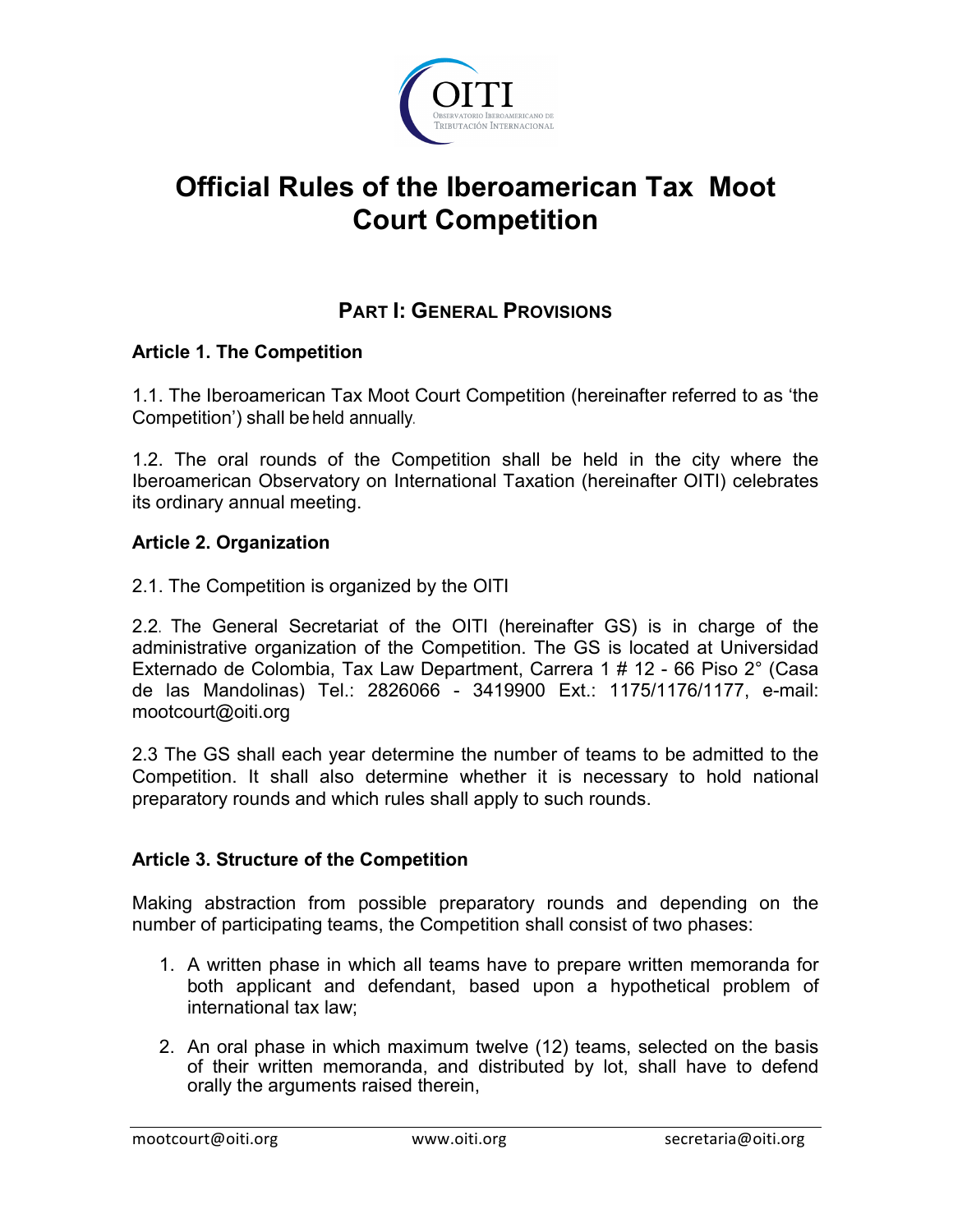

#### **Article 4. Time schedule**

The time schedule for each year's Competition shall be established and diffused by the GS.

### **Article 5. The case and clarifications**

5.1. The case to be argued shall consist of a hypothetical problem dealing with international tax law. Care is to be taken to avoid that participants of one particular country would have the advantage of dealing with the question from the perspective of their national tax law. Therefore, the case shall either deal with rules of imaginary countries to which the conventional international tax law rules have to be applied or with the rules of existing countries, in which case all relevant national provisions for this Competition have to be included in the case and the argumentation of the participants cannot be based on other national provisions of these countries.

5.2. The GS shall invite a body of experts in international tax law, totally independent from the participants to the competition, to prepare and draft the case. The authors of the case shall remain anonymous.

5.3. The case for the preliminary rounds and the second round shall be distributed to all registered participants upon registration. New elements could be added to the case for the final which shall be diffused just after the proclamation of the results of the second round.

5.4. The debate must be bound by the facts of the case. No additional facts and representations may be introduced into the Competition. Statements of facts alleged by a team that are not considered in the case should be disregarded. Judges shall enforce this rule strictly in both the memoranda and oral arguments and shall evaluate the team's efforts accordingly.

5.5. Participants may submit by e-mail a maximum of twenty (20) requests for clarifications that are pertinent to understanding the initial case. If there are more than twenty (20) requests it will be only answered the first twenty (20) requests. These requests shall be addressed to the GS within the time limit indicated on the Time Schedule. The subject field of the e-mail shall clearly indicate that the message contains questions concerning the case of the Competition.

5.6. Requests for clarifications on the case should be limited to matters that would appear to have legal significance in the context of the case. The request shall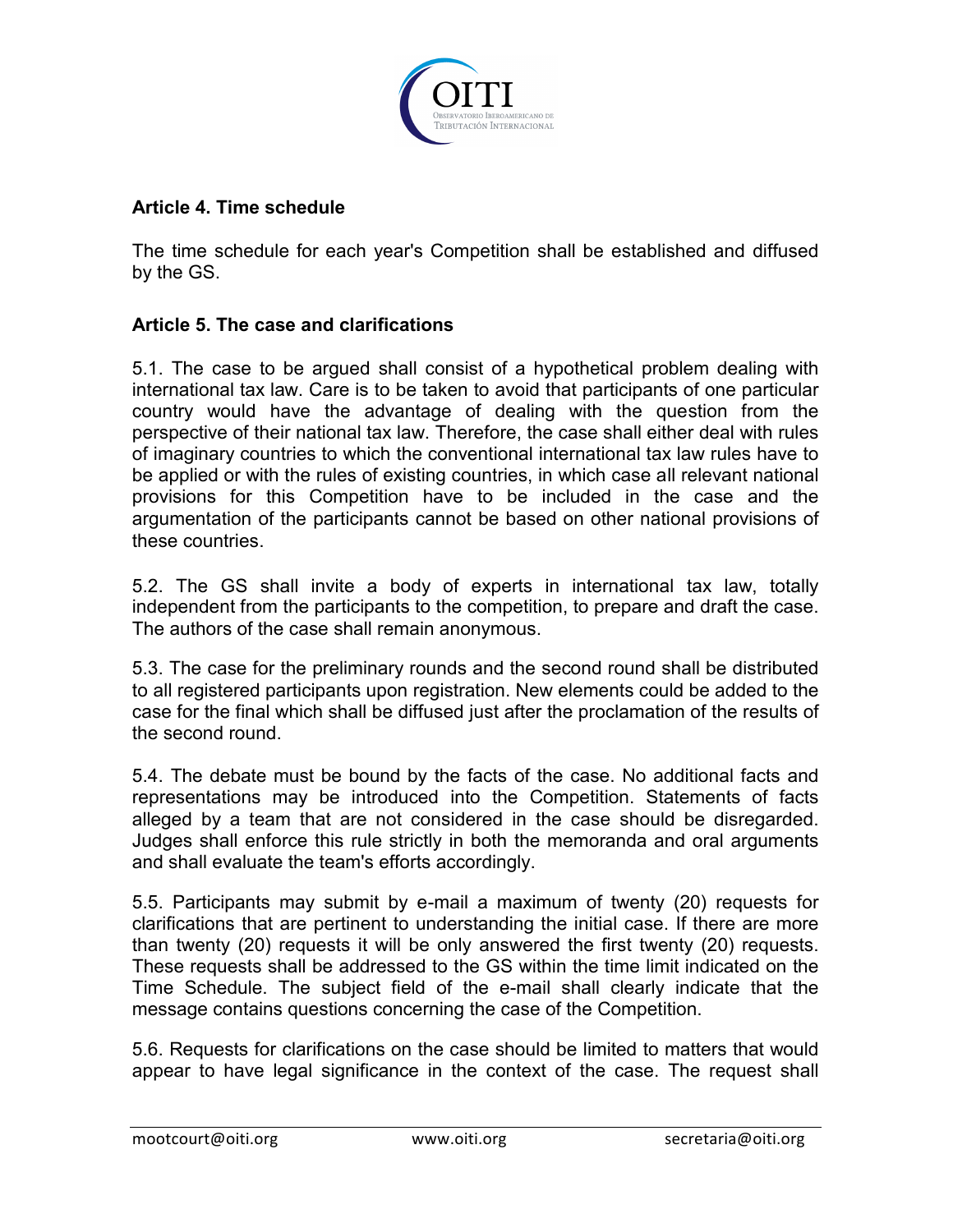

include a short explanation justifying the importance of the clarification. Any request which does not contain such explanation shall be ignored.

5.7. The clarifications given by the GS become part of the case. It shall be diffused to all participating teams.

### **Article 6. Participation and eligibility**

6.1. Any university or similar institution that organizes specific tax courses in international tax law at the degree level, the specialization level, the master level or the doctoral level, is eligible to participate with a team in the Competition, upon formal acceptance by the GS.

6.2. As previous requirement for the participation in the Competition each team must have been paid the established fee by the GS.

6.3. Each participating university or institution may register only one team.

6.4. A team may be composed by students enrolled in more than one university or institution, previous authorization of the GS.

### **Article 7. Participants Requirements**

7.1. A team must consist of students, enrolled by the time of the competition, in any program of the university or institution, or developing their thesis to obtain the corresponding title.

7.2. Students older than 28 years at the moment of the competition shall not be allowed to participate.

7.3. Students can only participate in a total of two non-consecutive Competitions.

7.4. The participating students shall conduct themselves in a sportsmanlike manner at all stages of the Competition.

### **Article 8. Team composition**

8.1. Participating teams shall consist of not less than two students (one as applicant and one as defendant, or both students as applicant and as defendant) and no more than four students.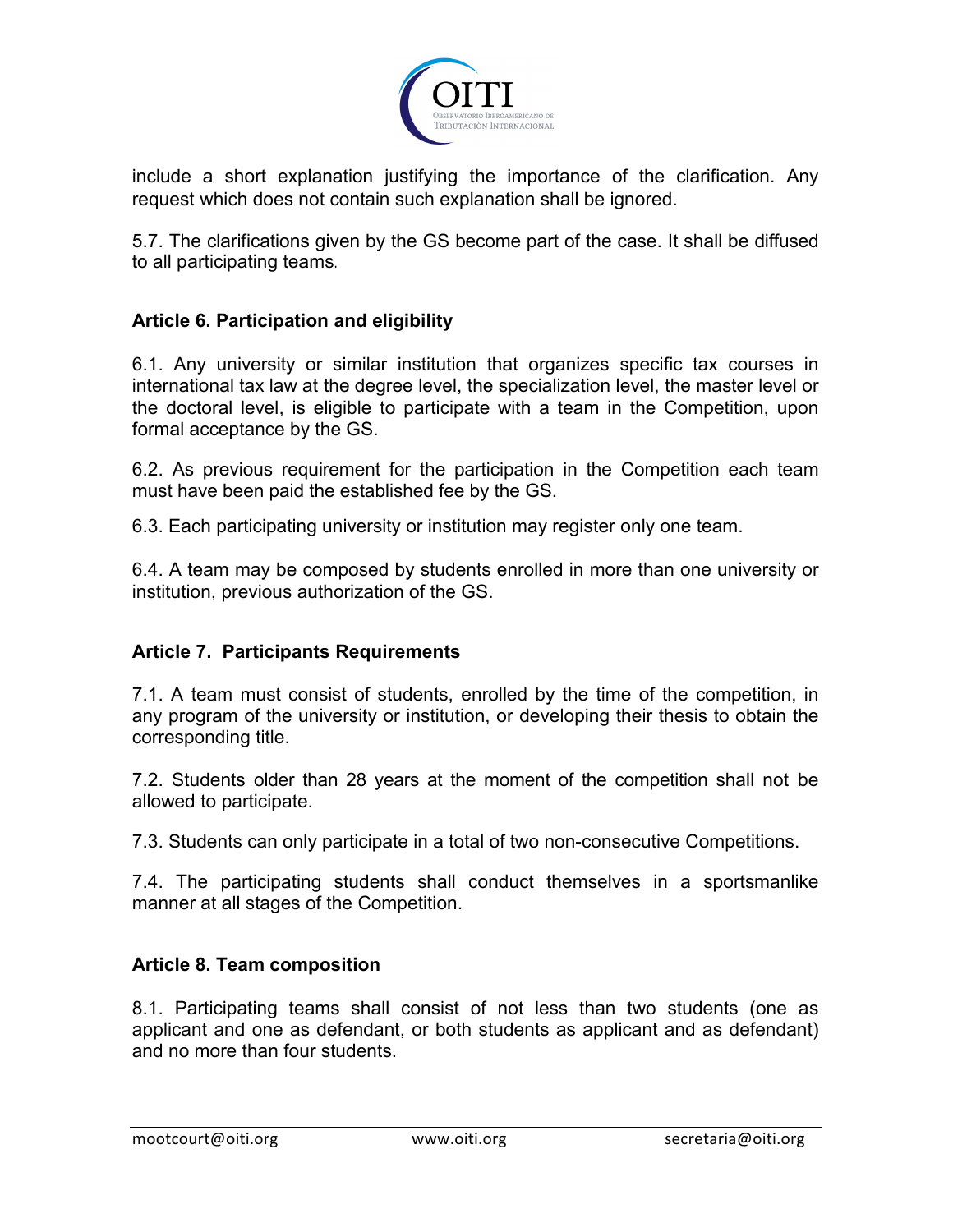

8.2. Any change in the composition of a team is prohibited after the team registration, unless a team member has to withdraw due to serious and unexpected circumstances. A team contemplating withdrawal of a team-member shall communicate the circumstances of the requested withdrawal to the GS. The GS may, at the request of the team, decide that another student meeting the conditions will be registered in place of the team member withdrawn. In case this request is denied, the team may continue participating with the remaining members, as long as they have at least two.

### **Article 9. Team registration**

9.1. Registration in the Competition consists on the submission of the official registration form and the commitment to pay the registration fee.

9.2. The official registration form has to be submitted to the GS in the terms and the date indicated on the Time Schedule.

9.3. Team members' names shall be clearly printed or typed on the form, with attention given to the spelling of each Team member's name. Names shall appear in the manner that Team members wish them to appear on their participation certificates. In case the team members are not known at the date of the registration, the composition of the team must be informed before the date established to submit the memoranda in the terms determined by the GS.

9.4. As part of its registration for the Competition, each team shall designate one person to act as team contact (for example, this person may be the team captain, coach, counsel or faculty advisor). Notifications made to the team contact shall represent acknowledgment of all team members. Communications between the team and the GS must be carried on through the team contact.

9.5. The team contact shall provide an e-mail address where the communications will be sent.

#### **Article 10. Anonymity of the teams**

For the assessment of the written memoranda, strict anonymity of the teams is required. Each team shall upon registration be assigned a number during the Competition. Teams shall use their team number for identification purposes. The name of the university or the name or the nationality of the team members shall not be mentioned to the juries in the written and oral proceedings.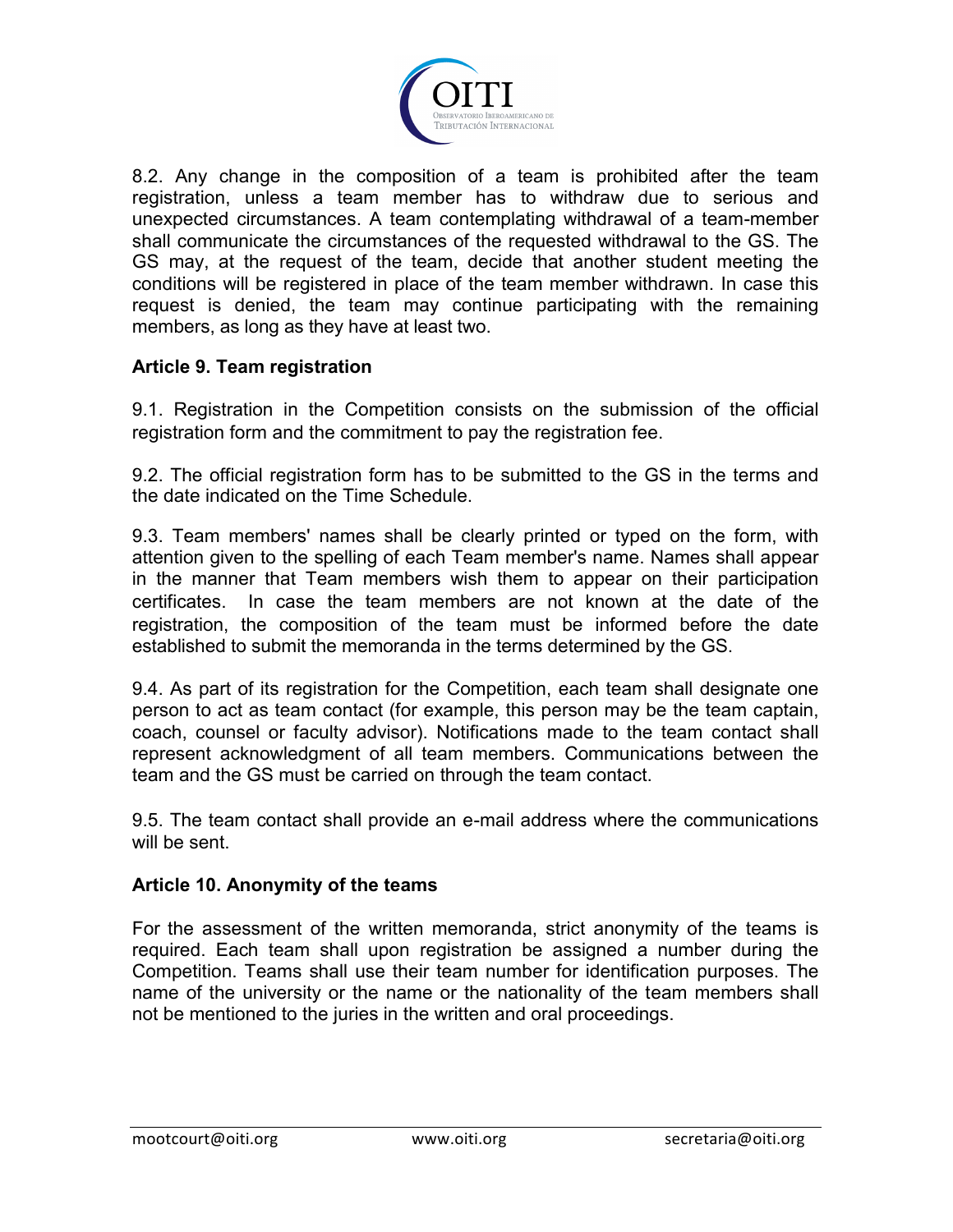

### **Article 11. Fee**

11.1. The GS shall each year determine the fee per participating team for the competition. For 2017 the fee will be 200 USD per team, and it only covers the registration cost.

11.2. The fee shall be paid within the time limit indicated in the time schedule established by the GS. The team shall be officially entered in the Competition only after the registration form has been submitted and the fee has been paid.

11.3. The fee shall be paid in cash before the start of the competition, in the terms established by the GS.

11.4. Withdrawal of a registered team shall not give right to any refund unless events of force majeure or acts of nature occurred.

### **Article 12. Outside assistance**

12.1. Outside assistance which would interfere with the final product being the exclusive work of the team members is prohibited and shall be penalized by the GS.

12.2. Although the students should do all the research and writing of the memoranda by themselves - without assistance from anyone who is not a student member of the team - faculty members, coaches or team advisors may (i) discuss the issues in general, (ii) help identify them, (iii) give suggestions such as related to research sources, (iv) comment on the persuasiveness of the arguments the students have come up with, and (v) give training in presentation in public.

12.3. Under no circumstances shall anyone who has in any way participated in the drafting of the case or who has viewed the benchmark memorandum give outside assistance to any of the participating teams.

### **Article 13. Ethical violations and use of opposing team's memoranda**

13.1. All ethical violations shall be referred to the GS. Teams who have received inappropriate outside or professional assistance or who have committed plagiarism shall be disqualified.

13.2. No team shall have access to any memoranda of another team, except for the respective applicant and defendant memoranda of the opposing team no later than the day of the pleading session. It is nevertheless permissible for a team to incorporate the arguments and other information from memoranda and oral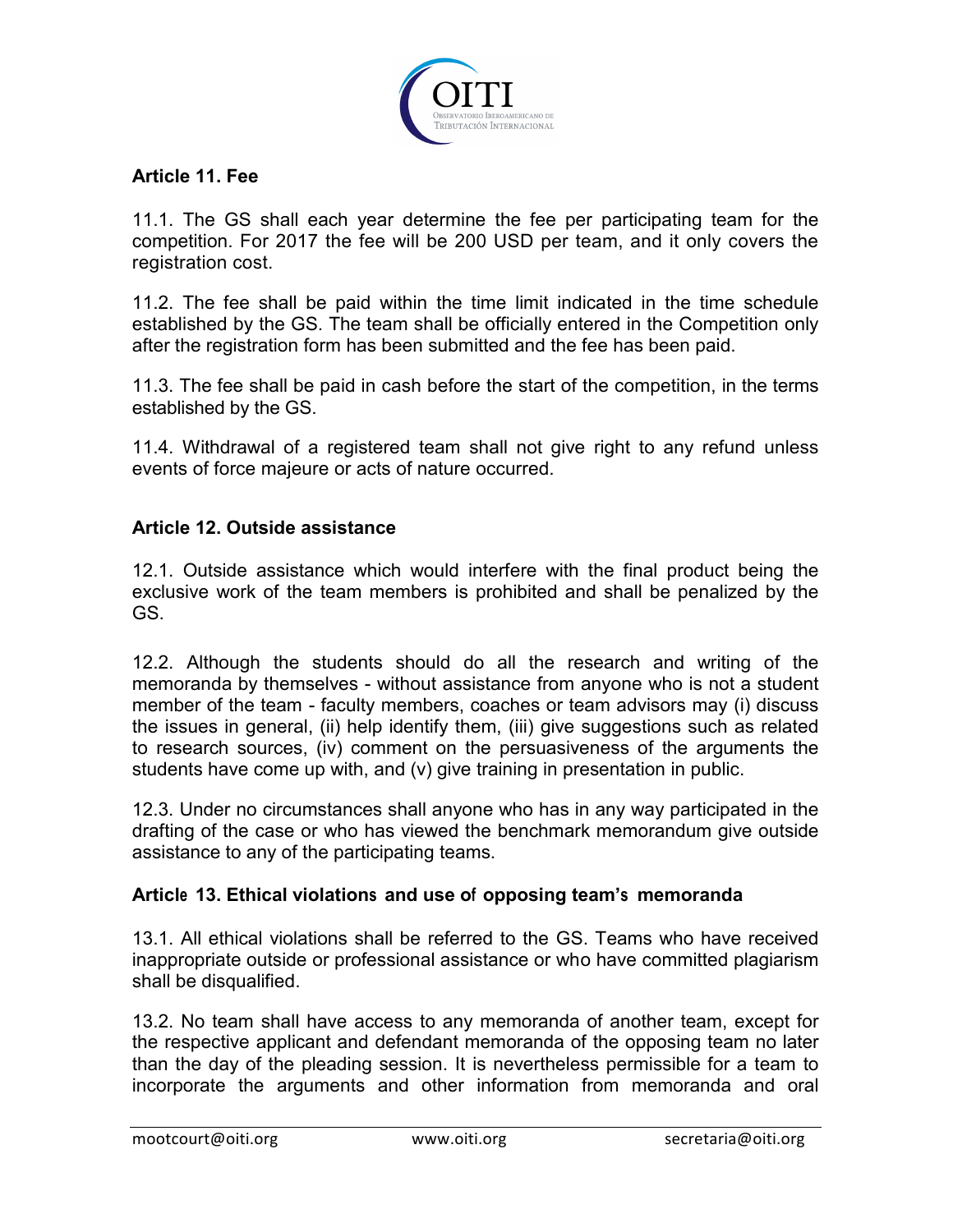

arguments of other teams they have legally viewed during the Competition.

### **Article 14. Juries**

14.1. For the written and the oral phase, the juries shall be effective or retired members of the bench, practicing or retired lawyers or active or retired university professors who are or have been professionally active in the fields of international taxation.

14.2. Faculty advisors, team coaches and other persons directly affiliated with a team cannot act as a judge.

14.3. Members of the jury shall disqualify themselves from judging a team if they have a personal relationship with a team member, and if that relationship might jeopardize their impartiality or create an appearance of impropriety. Judges should not disqualify themselves merely because they are an alumnus of a university or institution, because they have an acquaintance with a team member or other affiliation or relationship with the university or institution. The GS shall notify the jury of any potential conflict of interest. The jury shall settle the matter prior to the hearing in question.

### **PART II: THE WRITTEN PHASE**

#### **Article 15. Written memoranda**

15.1. Each team has to prepare typewritten memoranda, providing arguments for both the applicant and the defendant in respect of the other provisions of this article and the provisions as laid down in Annex A.

15.2. The memoranda has to be written in English. Memoranda written in other languages will not be admissible.

15.3. Only the students registered with the GS as team members shall research and write the team's memoranda.

15.4. The team contact person shall submit a memoranda in support of the applicant's position (A) and the defendant's position (B) to the GS via e- mail by the time indicated in the Time Schedule. If for any reason the use of e- mail would be impossible, circumstance that should be proved, teams are also allowed to send a physical support containing the memoranda to the GS by mail. The physical support shall be entrusted to the post office not later than the time indicated in the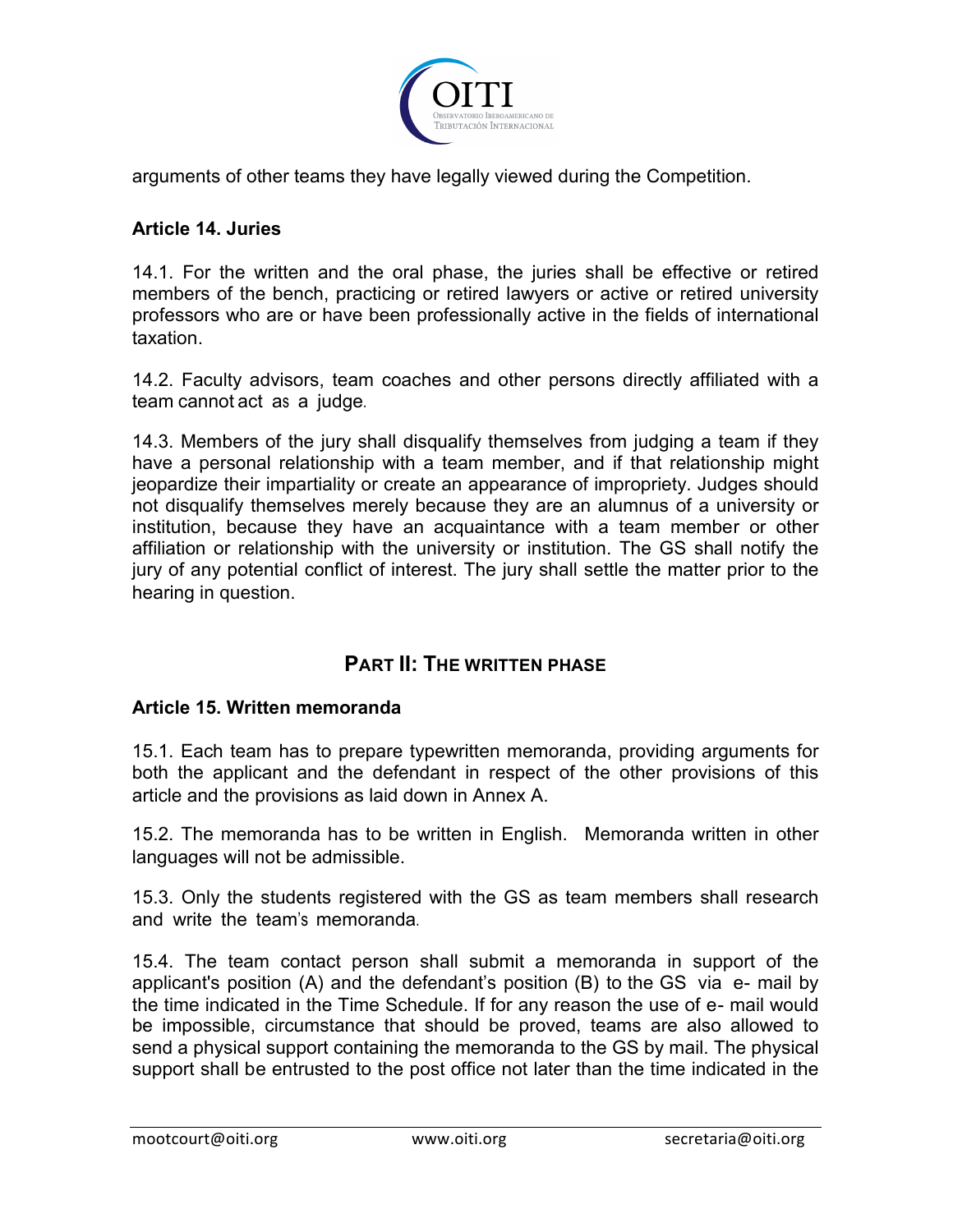

Time Schedule for the submission of the e-mail version. Teams which fail to submit the memoranda as applicant or as defendant by the time indicated in the Time Schedule shall be not be able to compete.

15.5. No team may revise, substitute, add to, delete or in any other manner alter its memoranda after the time limit for their submission. Revised or additional pages submitted to the GS shall be ignored.

### **Article 16. Assessment of the written memoranda**

16.1. Each memoranda shall be judged individually by the members of the Memoranda-jury. The same jury members may also act as a judge in the subsequent oral rounds.

16.2. The Memoranda-jury shall grade the memoranda on the basis of the depth of the factual and legal analysis, originality of the arguments, quality of the structuring of the argument, thoroughness of research, clarity and style. The jury shall assess and take into account whether arguments are based on facts not found in the case or in the clarifications.

16.3. The jury shall grade the memoranda on 200 points: 100 points for the memoranda on behalf of the applicant and 100 points for the memoranda on behalf of the defendant, according to the criteria as set out in annex B.

16.4. The final score for a memorandum shall be the points awarded by the members of the Memoranda-jury minus any penalty points as set out in Annex C. Possible penalty points are assessed by the GS and subtracted from the total score given by the jury members.

16.5. The scores shall be kept on official scoring sheets, which shall be sent to the judges together with the memoranda.

16.6. The minimum score for the written memoranda in order to qualify to the oral rounds will be 60 points per each memoranda (defendant and applicant).

16.7. To choose the twelve (12) teams participants on the oral rounds the criteria will be the following:

(i) One team per country, as long as the team fulfills the minimum score established on 16.6. In case there is more than one team per country it will qualify the one with the highest score on their written memoranda.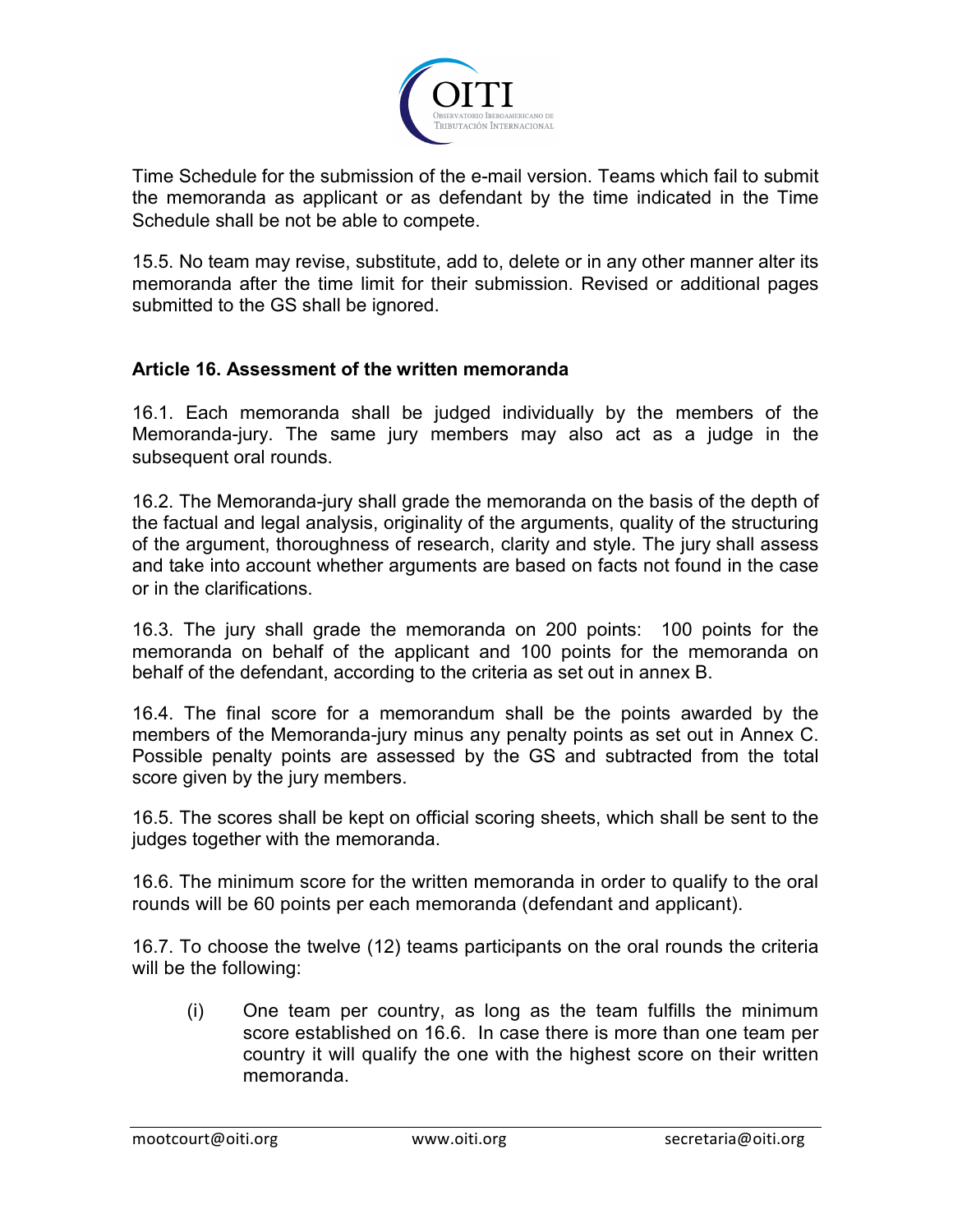

(ii) In case they remain available positions once applied the criteria (i) those will be awarded according to the score obtained on the written memoranda

16.8. Any objection regarding the written memoranda must be presented to the GS, before the beginning of the Oral Rounds. The GS should settled the objection before the Oral Rounds, and the decision will be final. No further objections regarding the written phase will be considered

# **PART III: THE ORAL ROUNDS**

### **Article 17. Opening Ceremony**

17.1 The Competition will be preceded by an Opening Ceremony, in which the teams will be paired by lot for the first round and where the teams will receive the memorials of the counterpart.

17.2 In the first phase, each team shall plead on behalf the position determined by lot. The position is going to be determined in the Opening Ceremony and cannot be changed.

17.3. On the Opening Ceremony, every team shall receive the memoranda of the opposing team.

17.4. The GS must explain the structure of the Competition in the Opening Ceremony. As a general rule, there shall be three oral rounds: the qualification rounds, the second round and the final round. This structure could be modified by the GS considering the number of participating teams.

### **Article 18. Oral pleadings**

18.1. The oral arguments shall be presented in English.

18.2. In each pleading session one or two team members shall present the team's oral argument for the applicant or for the defendant. The teams are free in their internal allocation of these roles, but every team member is required to present an oral argument on at least one occasion during the oral round.

18.3. One team member may sit at the bar table as team counsel. The team member acting as counsel need not be the same person in each pleading session. Only the members of the jury, speakers for the teams may communicate during the oral argument. There shall be no communication between the bar table and any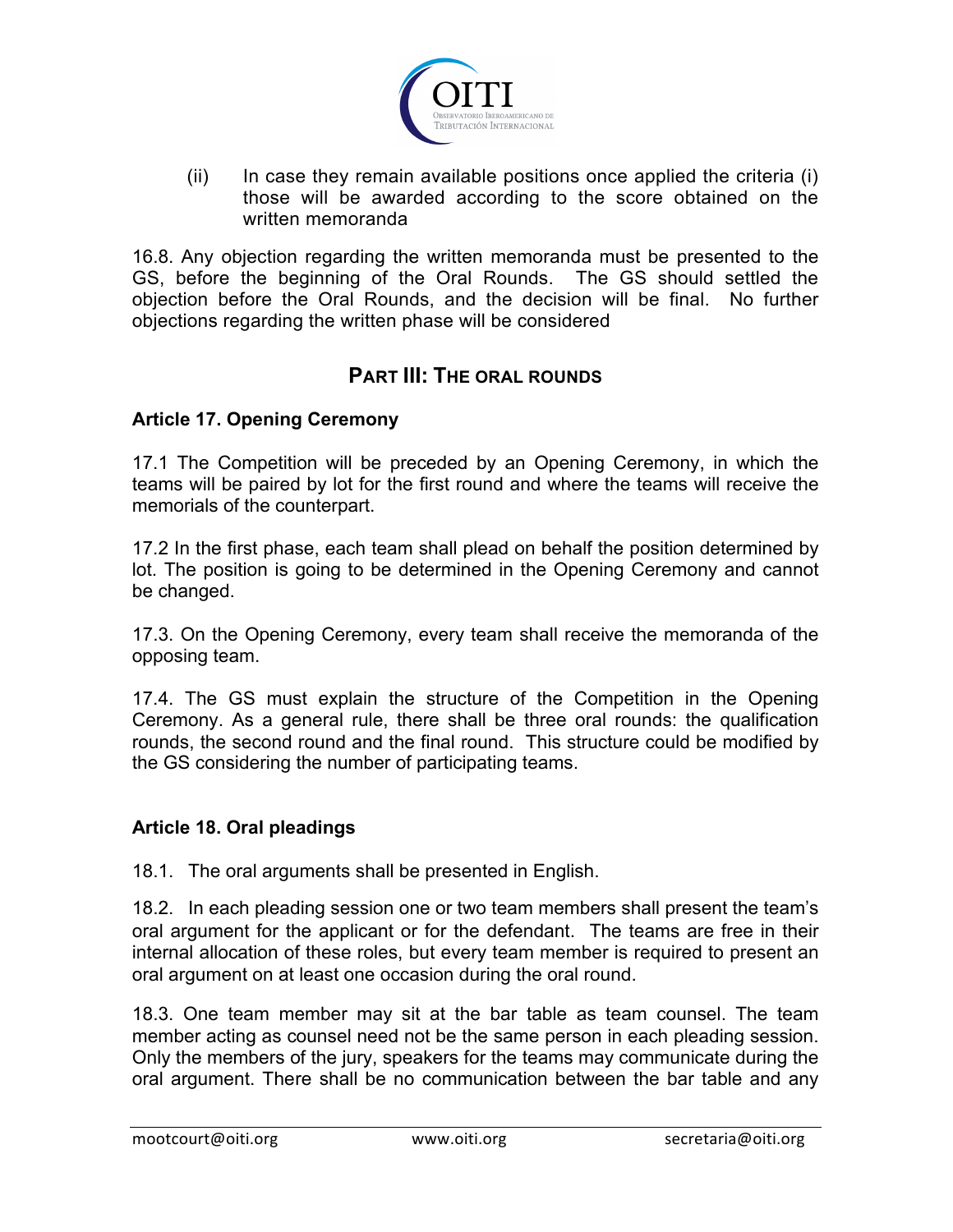

individual in the audience during the hearing. Counseling shall count as pleading time.

18.4. All team members shall be present in the sessions in which their team is pleading, but only the persons pleading and the counsel, may be seated behind the bar table.

18.5. In the oral rounds, none of the team members still in the competition, coaches of the team, or persons officially affiliated with the team shall be allowed to attend any other session than the session in which his or her team is pleading.

18.6. For their oral presentation, each team shall have, in principle, 45 minutes, including the time necessary to answer the questions of the jury and the time for the rebuttal / surrebuttal. No more than 10 minutes of this time shall be used for rebuttal / surrebuttal. If two team members are pleading, the time shall be divided between the two in such a way that no team member shall speak for more than 25 minutes.

18.7. At their discretion, the jury may extend the time limits as described in article 18.6 with no more than 10 minutes per team in order to allow the speaker to finish his or her argument. Where an extension is granted to one party, the other party shall be granted the same extension of time.

18.8. The scope of the oral phase shall follow the sense of the team's submitted memoranda, even if is possible to introduce new arguments. The scope of the applicant's rebuttal shall be limited to the scope of the defendant's pleadings and the scope of the defendant's surrebuttal shall be limited to the scope of the applicant's rebuttal.

18.9. The jury may disqualify a team or one of its members in case of any flagrant violation of these rules or other behaviour detrimental to the Competition. The jury and may also decide to apply a lesser penalty.

18.10. During the pleadings the use of any material or exhibits other than the memoranda and legal documents is not permitted.

18.11 The members of the jury are encouraged to ask questions to the pleading parties.

18.12 Taping and broadcasting of the oral arguments are not allowed. Filming during the hearings is not allowed, except by the persons engaged by the GS. Photographing during the hearings is allowed insofar it does not perturb the oralists. The jury may instruct the photographers at any time to stop taking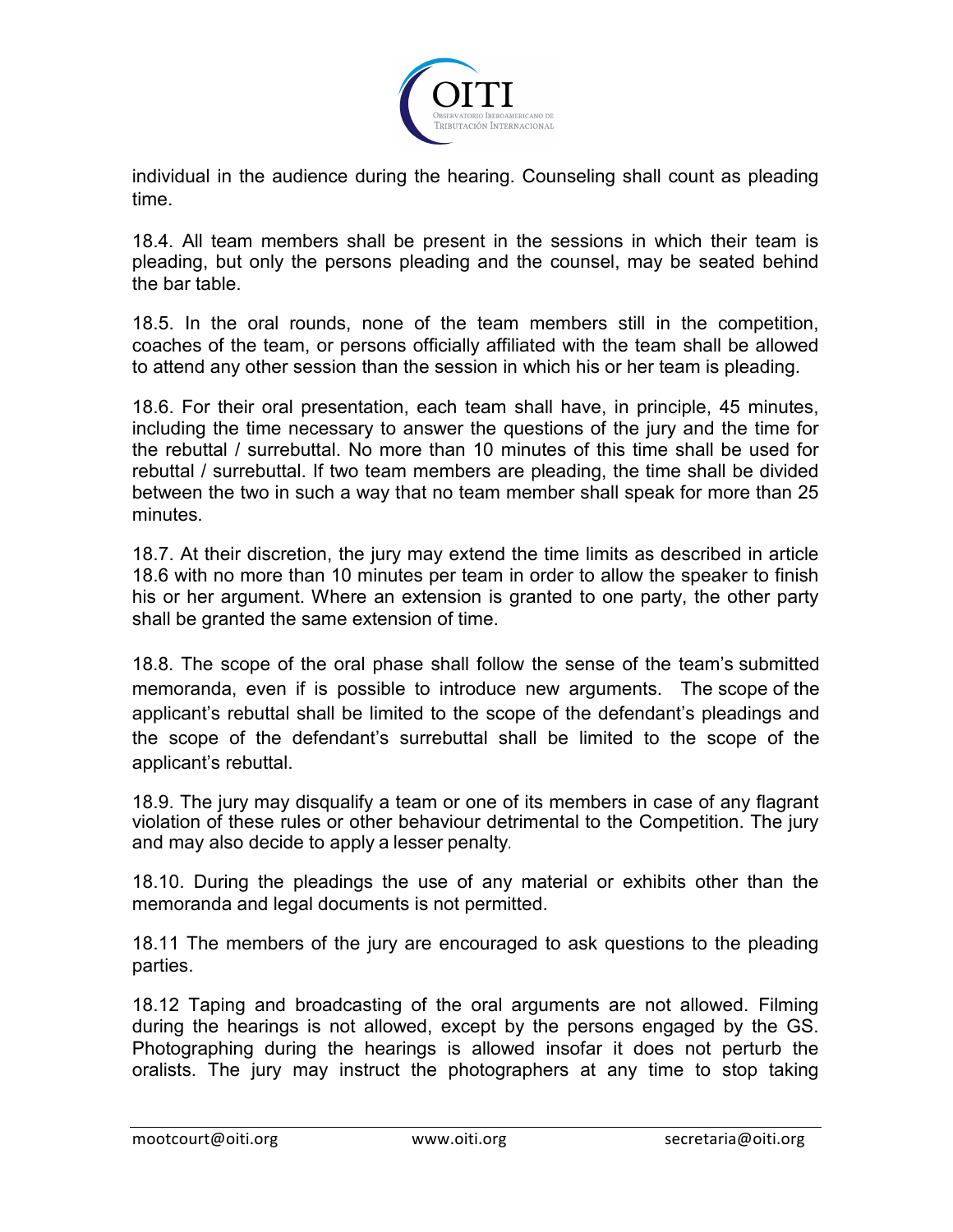

pictures.

### **Article 19. Scoring of the oral arguments**

19.1. Each pleading shall be judged individually by three members of the jury. The judges for the oral rounds shall only judge the oral performance of the teams. The judges have access to the written memoranda beforehand.

19.2. In a pleading session the total score of the team could be a maximum of 400 points. The total score for each round will be the average of the points obtained on the pleadings.

19.3. The scores shall be kept on official scoring sheets, provided by the GS. It shall be the task of the GS to ensure that all scores are collected, the sums are calculated and the total score of all teams per round must be made public.

### **Article 20. The qualifying round**

20.1 The teams that have presented the written memoranda shall be permitted to proceed to the qualifying round. For the qualifying round, the teams shall be paired by lot.

20.2. Every team admitted to the qualifying round shall plead at least twice, once as applicant and once as defendant. If there should be an odd number of participating teams, or occasionally for other reasons, it may be necessary for a team to argue more than one time on the same day.

20.3. The GS shall determine the pleading schedule, i.e. the day and hour a team shall present its arguments.

### **Article 21. Second round**

21.1 The teams with the highest "second round admission ranking score" shall proceed to the second round. The "second round admission ranking score" of a team is the sum of the total score of the team in the qualifying rounds, and the total score on the written memoranda.

21.2 If two or more teams have an equal "second round admission ranking score", the team with the highest score in the qualifying round (oral pleadings) shall be ranked higher. If this operation still results in a draw, rank shall be determined by lot.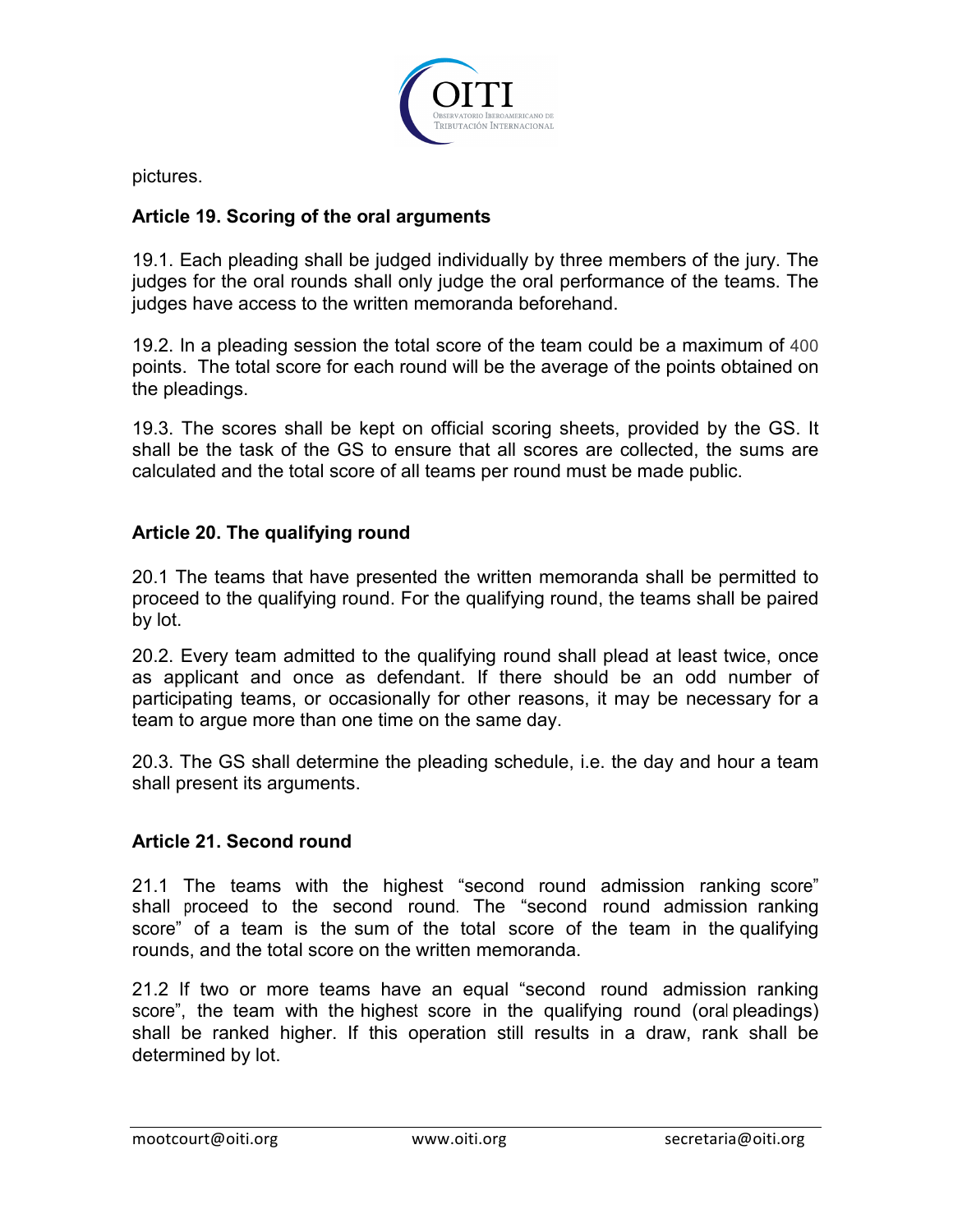

21.3 If for any reason one of the selected teams cannot participate in the second round, or if a team should be disqualified, it shall be replaced by the initially nonqualifying team with the highest "second roundadmission rankingscore".

21.4. Every team admitted to the second round shall plead at least twice, once as applicant and once as defendant.

21.5 The teams shall be paired by lot. If only three teams proceed to the second round, all teams shall plead against all the other teams.

### **Article 22. The final**

22.1. The two teams with the highest "final admission ranking score" proceed to the final. The "final admission ranking score" of a team is the score of the team in the second round. If two or more teams have an equal "final admission ranking score" score, the team with the highest score on their written memoranda shall be ranked higher. If these teams have the same score on their written memoranda, the team proceeding to the final shall be chosen by lot.

22.2 Every team admitted to the final shall plead twice, once as applicant and once as defendant.

22.3. The team with the highest "final score" wins the Competition. The final score is the total score of the team for its pleading session in the final. In case of a draw, the team with the highest "final admission ranking score" wins the Competition. In the event of a final and definitive draw a toss coin shall decide which team shall win.

### **Article 23. Objections**

23.1 If any team, in any phase of the Oral Round, has any objection, it must be presented at the end of this round before the Jury by the captain of the team. No objection can be presented or settled after the end of each audience. Any irregular situation or breach of the present rules concerning the oral round will be remediated if no objection is presented.

23.2. The Jury may consult to the GS, whom shall issue a non-obligatory concept. Once heard by the GS, the Jury will proceed to settle the objection. The decision will not be subject to appeal.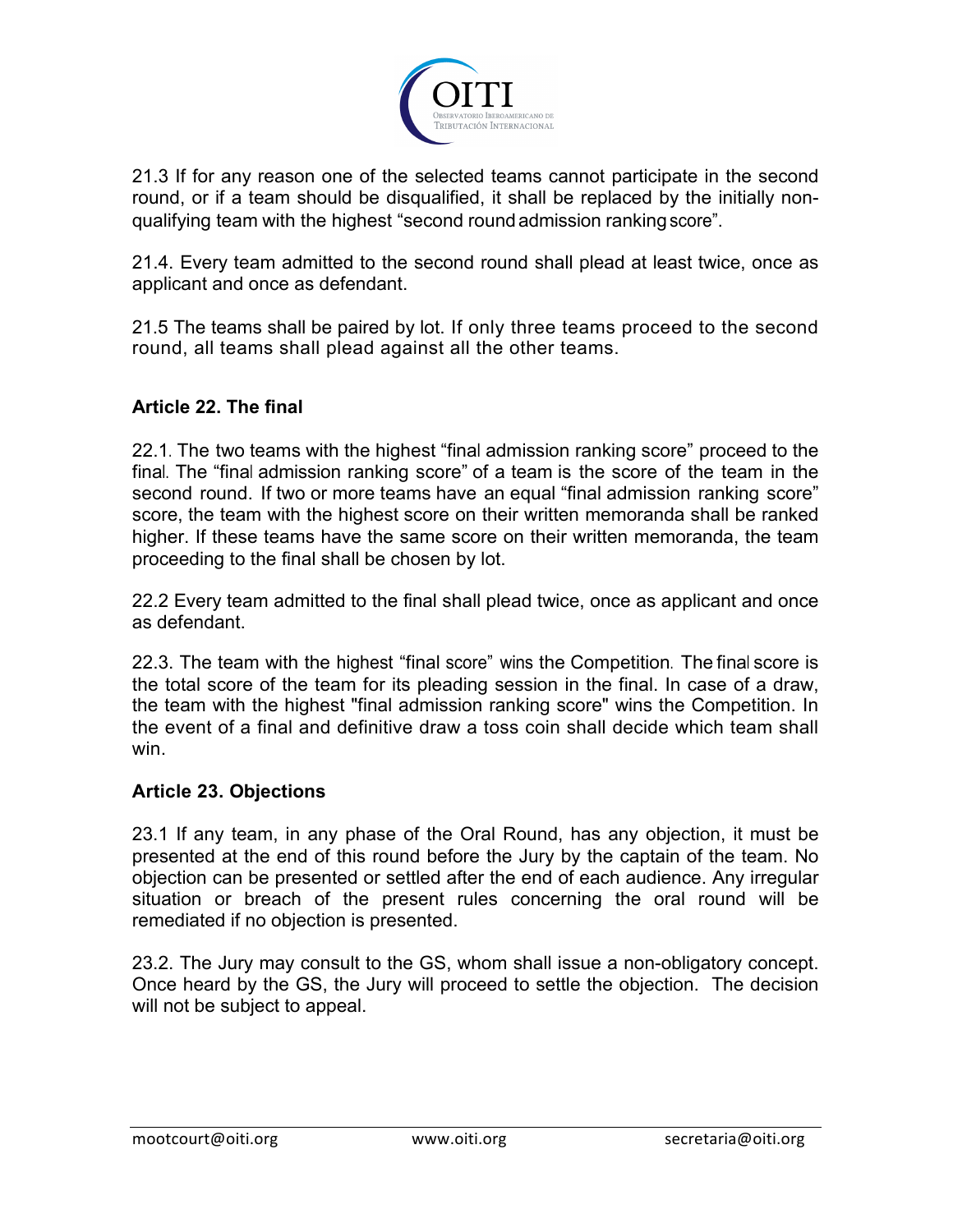

# **PART IV: AWARDS**

### **Article 24. Awards**

The following awards are given at the end of the Competition:

- 1. The award for the winning team.
- 2. The award for the second best team
- 3. A single award for the best individual in the oral rounds
- 4. A single award for the best individual in the oral rounds on behalf of the applicant
- 5. A single award for the best individual in the oral rounds on behalf of the defendant
- 6. A single award for the best memorandum on behalf of the defendant
- 7. A single award for the best memorandum on behalf of the applicant
- 8. All team members will receive a certificate of participation

## **PART V: FINAL PROVISIONS**

### **Article 25. Revision of rules**

The Rules may only be revised by the GS and only after the end of an annual Competition.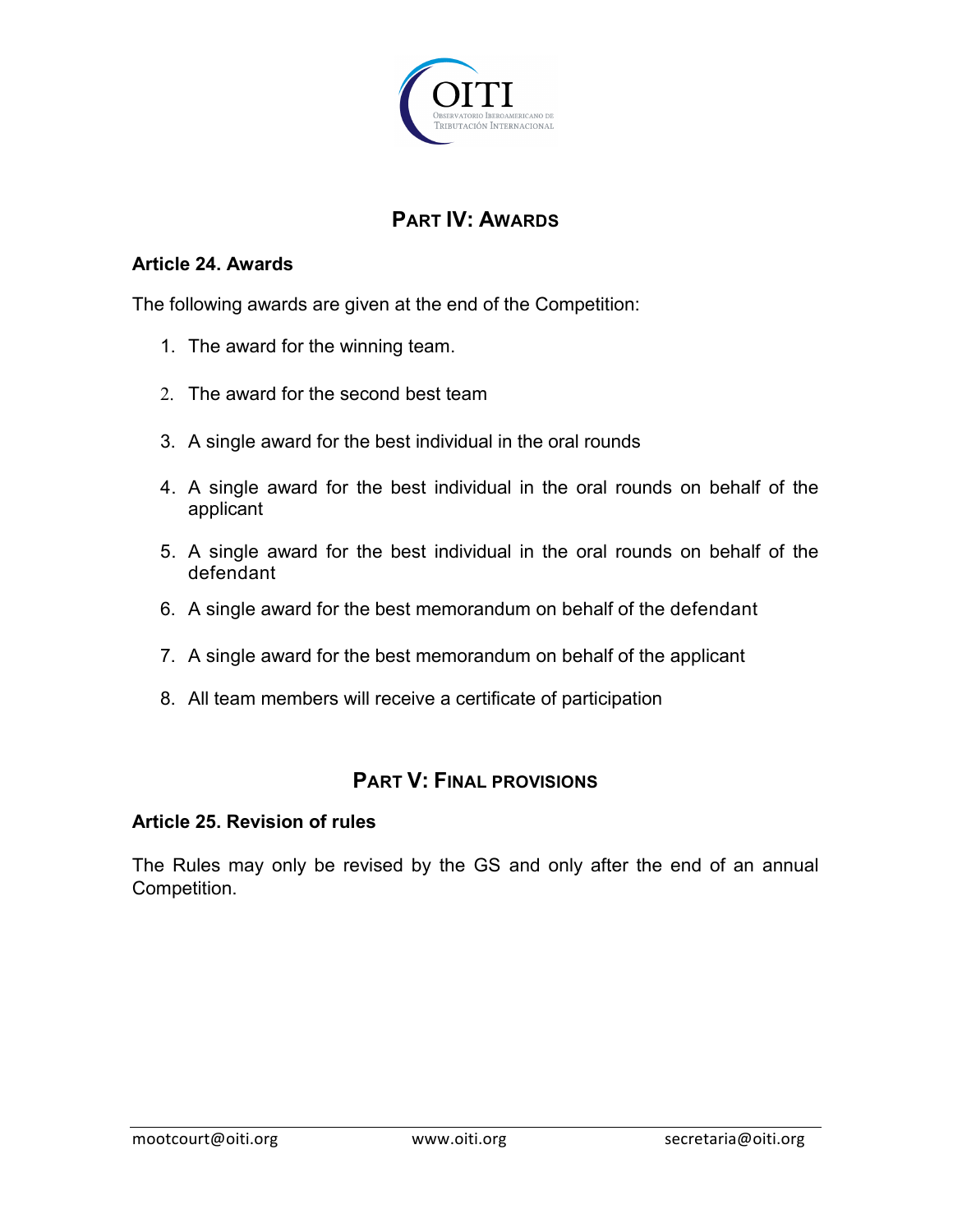

### *ANNEX A* – *Written Memoranda*

1. Every team shall hand two memoranda, one on behalf of the applicant and one on behalf of the defendant. Both memoranda shall be sent by email to mootcourt@oiti.org at the time set in the rules

2. The memoranda must be sent by e-mail both in PDF and Word format.

3. Each memoranda must contain the following parts in this order:

I) External cover II) Internal cover III) List of abbreviations IV) Table of content V) Arguments VI) Bibliography

4. The colour of the external cover shall be red for the applicant and blue for the defendant. The participating teams may not be identified by name or in any other way on the cover or in the memoranda, except by their designated registration number. This number shall appear clearly in the middle at the bottom on the cover. On the central middle of the cover shall also be indicated whether the memoranda is for the applicant or the defendant. In the upper left corner of the cover shall also appear the name and year of the Competition.

5. The internal cover shall present the same information as the external cover.

6. The memoranda shall be typed on standard international A4 paper (21 x 29¾ centimeters) on one side. The font and size of the text of all parts of the memoranda shall be the same and shall be in Times New Roman 12-point, except for the footnotes that should be 10-point. The text of all parts of the memoranda shall be 1,5 spaced, except for the footnotes that may be single- spaced. Margins must be 2 cm on both sides and 3 cm at the top and the bottom.

7. Each page shall be numbered in Arabic numbers in the middle at the top. The different parts of the memoranda have to be numbered consecutively in capital Roman numbers. Paragraphs shall be numbered in Arabic numbers and references to statements in either one's own memoranda or, in the case of the memoranda for the defendant, to statements in the opponent's memoranda for the applicant shall be to the paragraph number. Finally, also the footnotes have to be numbered consecutively throughout the whole document.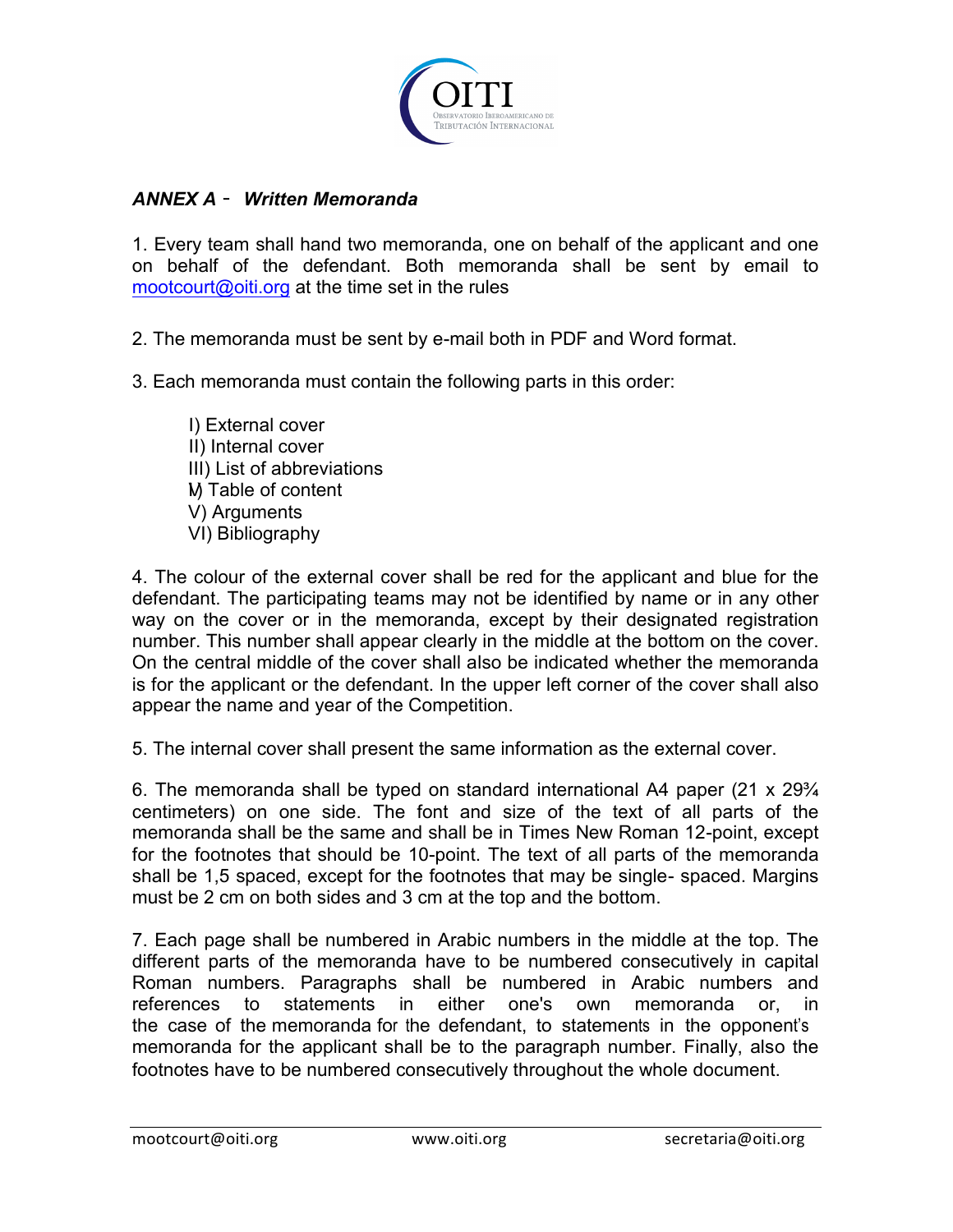

8. The table of contents shall refer to the page numbers.

9. The argument section shall be limited to 8,000 words, bibliographic footnotes not included. Substantive, affirmative legal arguments or legal interpretation of the facts of the Case may only be presented in this section. The words used in footnotes for legal arguments or legal interpretation of the facts will be deemed to be part of the arguments section.

### *ANNEX B* **-** *Assessment*

1. Assessment of the written memoranda:

1.1. The memoranda-jury shall assess a maximum of 100 points to each memoranda (defendant and applicant), which shall be granted according to the following criteria:

| a. Knowledge of facts and depth of factual analysis:         | 20 points |
|--------------------------------------------------------------|-----------|
| b. Knowledge of law and depth of legal analysis:             | 20 points |
| c. Originality of the argument:                              | 20 points |
| d. Clarity and well-organized structure of the organization: | 20 points |
| e. Extent and use of research:                               | 10 points |
| f. Grammar and style:                                        | 10 points |

In case there are a plural number of juries by memoranda the final score will be determined by average of the score assessed.

1.2. If the memoranda contains arguments based on facts that are neither found in the Case or in the clarifications, the jury shall take into account this aspects in the assessment.

2. Assessment of the pleadings

The jury shall assess the pleadings of the applicant and the defendant on a maximum of 400 points per team, which shall be granted according to the following criteria:

| a. Knowledge of law:            | 80 points |
|---------------------------------|-----------|
| b. Application of law to facts: | 80 points |

- c. Ingenuity and ability to answer questions: 80 points
- d. Clarity and structure of the argument: 80 points
- e. Skills of pleading and speaking: 80 points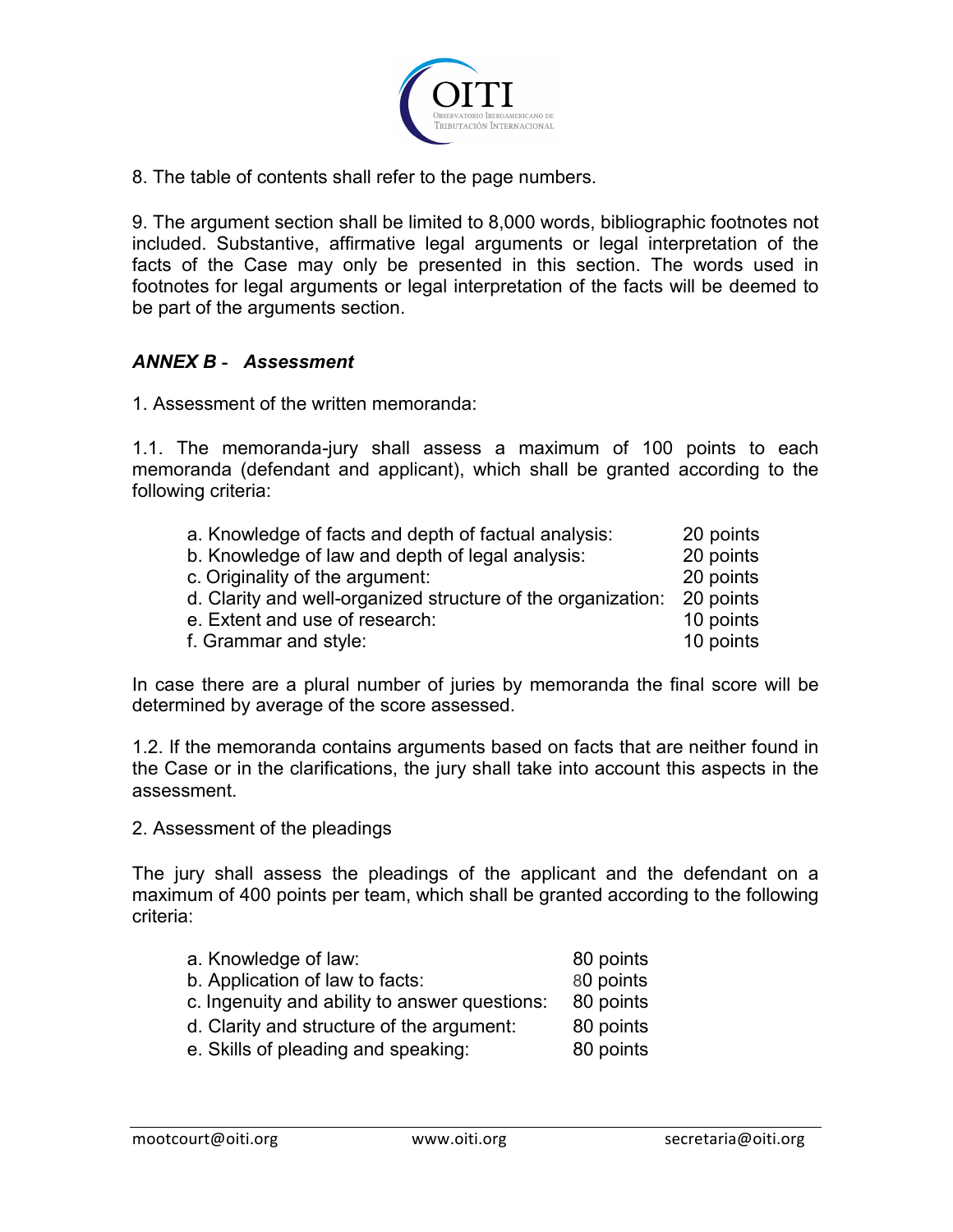

The final score per round will be determined as the average of the score assessed by the members of the jury.

### *ANNEX C* **-** *Penalty points*

The penalty points shall be awarded by the jury.

The following infractions shall be sanctioned by the following penalty points or by disqualification, subject to the appreciation of the Jury:

- 1. Delayed submission of the memoranda by e-mail
	- One working day late (24 hours): 25 penalty points

In the event of a later submission the team must be disqualified by the jury.

- 2. Disclosure of the identity of the team in the memorandum: 25 penalty points
- 3. Formal infractions to Annex A: maximum 10 penalty points per infraction

4. Exceeding the maximum number of words of the argument section or the annexes (see Annex A): A maximum of 15 penalty points based on the dimension of the infraction.